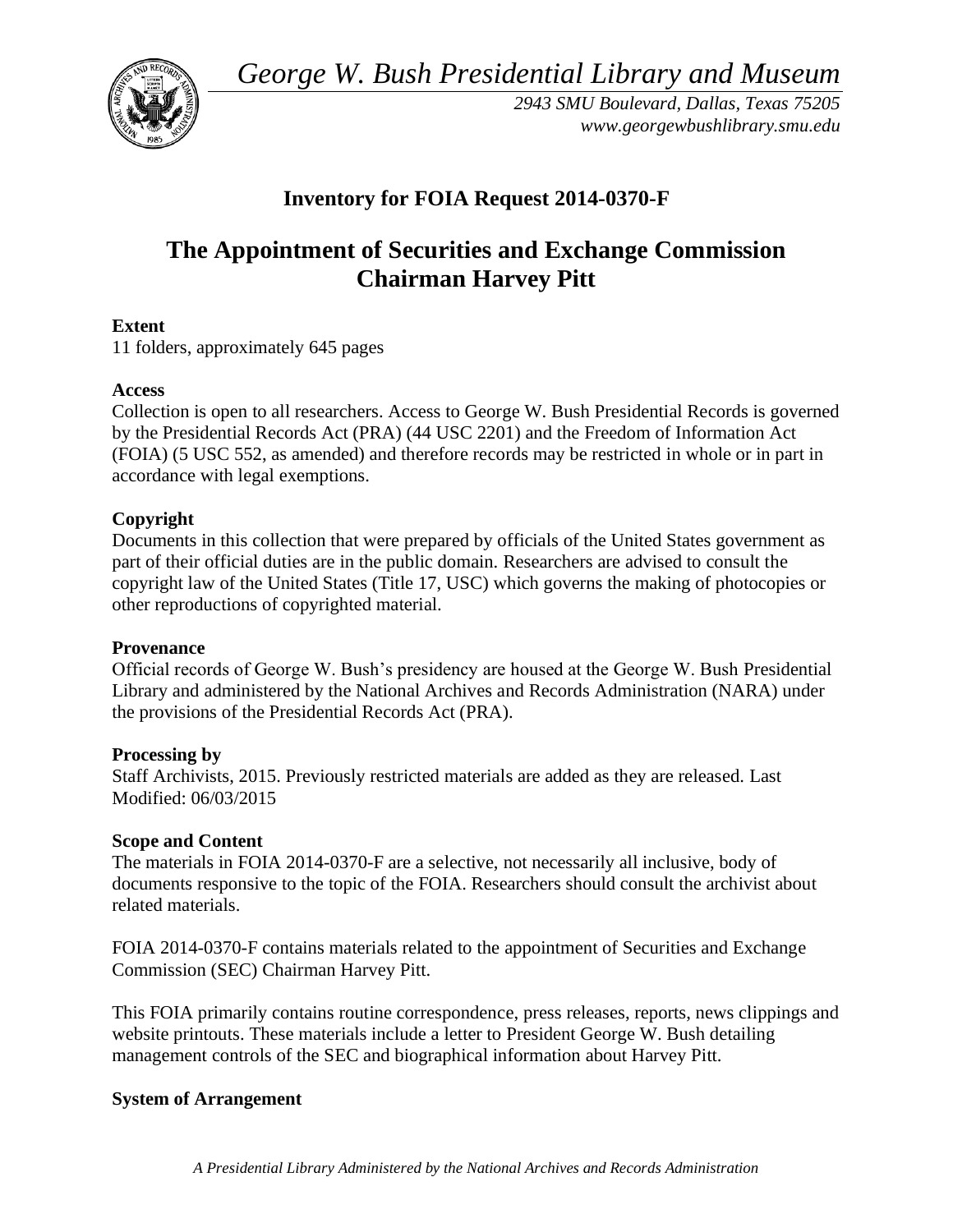The materials in FOIA 2014-0370-F are a systematic body of documents responsive to the topic of the FOIA. Researchers should consult an archivist about related materials.

Documents responsive to this FOIA were found in these collection areas – White House Office of Records Management (WHORM) Subject Files and Staff Member Office Files.

 Staff Member Office Files are maintained at the folder level by staff members within their individual offices and document all levels of administration activity.

Staff Member Office Files are processed at the folder level, that is, individual documents are not selected and removed from a folder for processing. While this method maintains folder integrity, it frequently results in the incidental processing of documents that are not wholly responsive to the subject area.

WHORM Subject Files are processed at the document level.

 The WHORM Subject File compiled by the White House Office of Records Management is comprised of a series of documents assigned a letter/number combination and filed in a subject category. A complete listing of the subject categories including a detailed description of each category is available in our research room and on our website at <www.georgewbushlibrary.smu.edu>

The following is a list of documents and folders processed in response to FOIA 2014-0370-F:

#### **Records Management, White House Office of**

 Subject Files - FG006-03A (Chief of Staff, Office Files) Subject Files - PP (Presidential Personal) 501409 534450 527329 **Staff Member Office Files**  Counsel's Office, White House Flanigan, Timothy (Tim) Pitt, Harvey Painter, Richard [Donaldson, William H. 278] Intergovernmental Affairs, White House Office of Brancato, Keith U.S. Securities and Exchange Commission